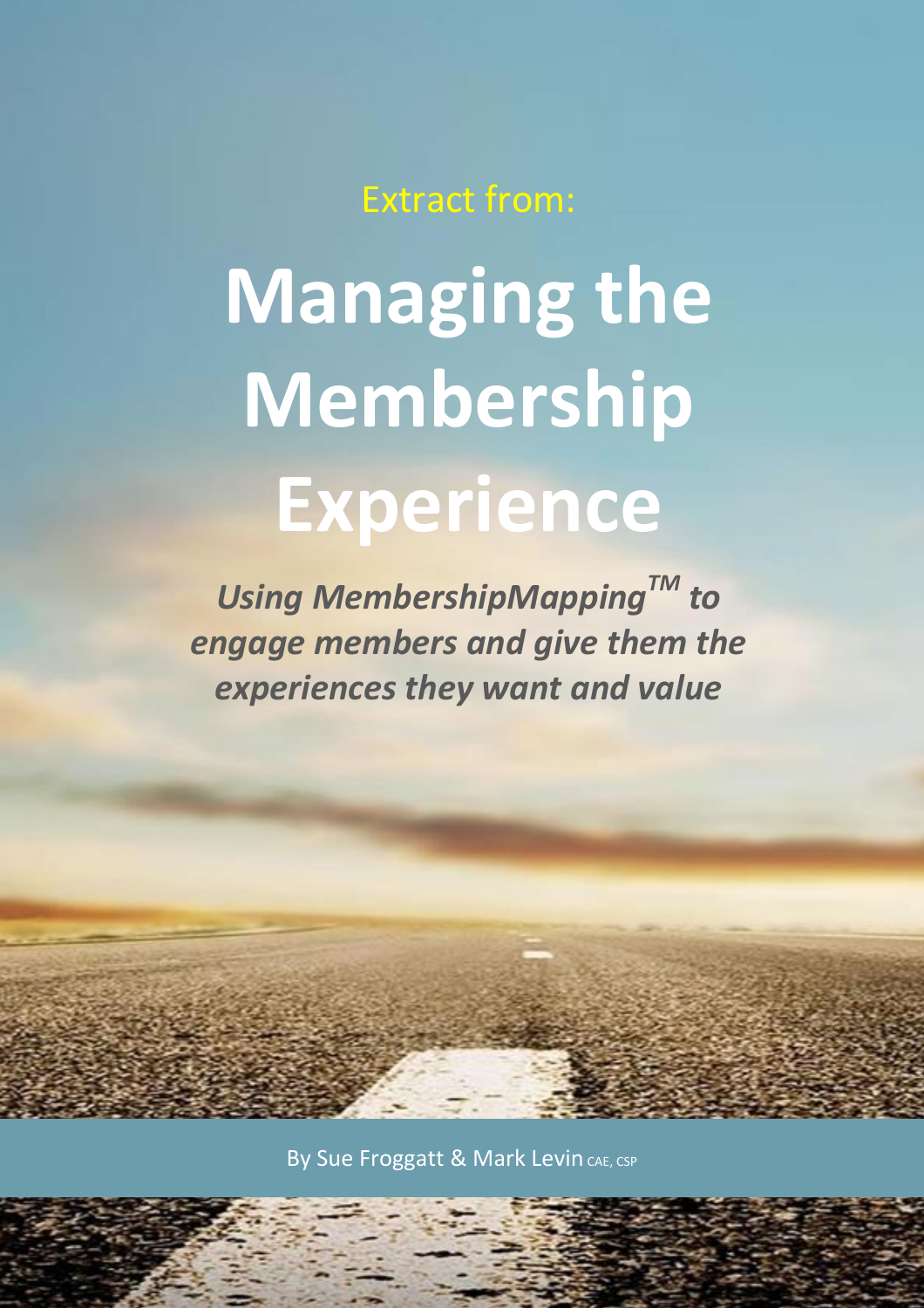This book is an excellent tool for membership professionals. It gives them the ability to better understand the life journey your members are on and where their organisation can add tangible value. Anyone interested in ensuring they have a sustainable, successful and member-centric organisation will benefit from the insights shared in this book.

*—*Belinda Moore, CEO, Australian Society of Association Executives

This book captures exactly what we're trying to do - focus our efforts not just on member recruitment and engagement but on providing the best member experience every time. In this book Mark and Sue have provided an easily adaptable approach for doing that in any organisation.

> *—*Anne Czeropski, Senior Manager of Member Experience and Chapters, Applied Client Network

Every membership or association manager should have a copy of this book. The indepth and unique knowledge and experience of Sue and Mark has enabled them to produce the first book of its kind in an area of absolutely essential need. I am certain that every person who takes the time to read and absorb the content within this book will have lightbulb moments about how they can help their organisations to manage the membership experience. The book is easy to read and follow and will take membership development to the next level. This is a great piece of work from two of the most respected people in the membership world.

*—*James Jeynes FRSA, Chief Executive, MemNet.biz

A refreshing 'must read' guide that will help your association focus on effective, segmented and measurable member journeys. This guide places a timely focus on positive member outcomes, with practical path laying instructions, at a time when member journeys need to be bullet-proof. The risk of getting it wrong is too high, particularly with the 'What's in it for me?' generation coming through!

*—*Richard Gott, Chair, MemberWise Network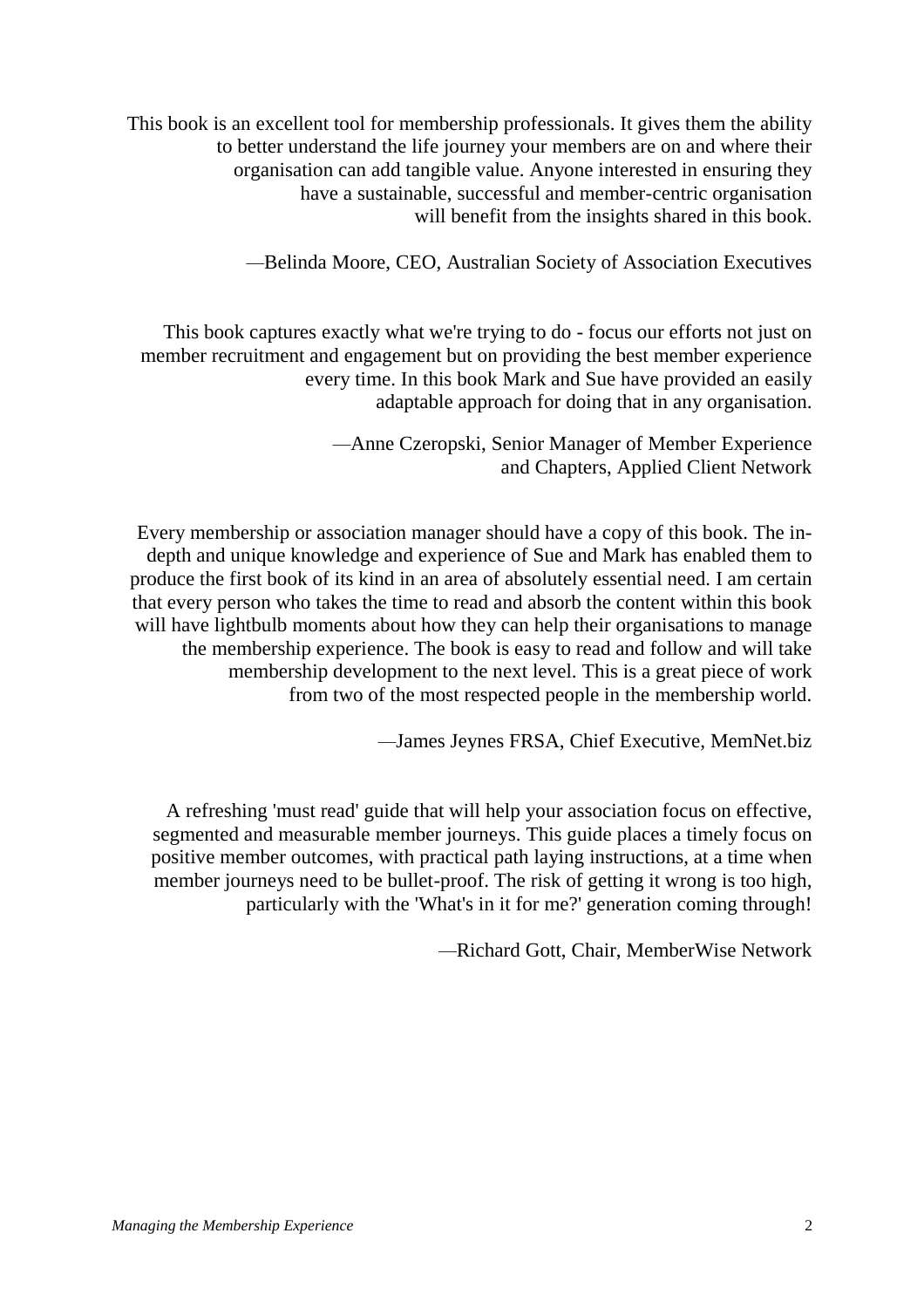The information in this book is distributed on an as is basis, without warranty. While every precaution has been taken in the preparation of this book, the authors shall not have any liability to any person or entity with respect to any loss or damage caused or alleged to be caused directly or indirectly by the instructions contained in this book.

The contents should not be considered legal advice. Any use of the information contained in this report is the sole responsibility and liability of the reader.

Copyright © 2015 by Sue Froggatt and Mark Levin

ISBN 978-1-909093-74-7

Version 1.0.0

All rights reserved. Permission is granted for you to read and print one copy of this book for your own personal use. You are not allowed to distribute multiple printed or electronic copies, or extract text or images without prior permission. You are not allowed to upload and part of this book to any website, social networking site or intranet. If you wish to purchase additional copies or require a site license, please contact the authors.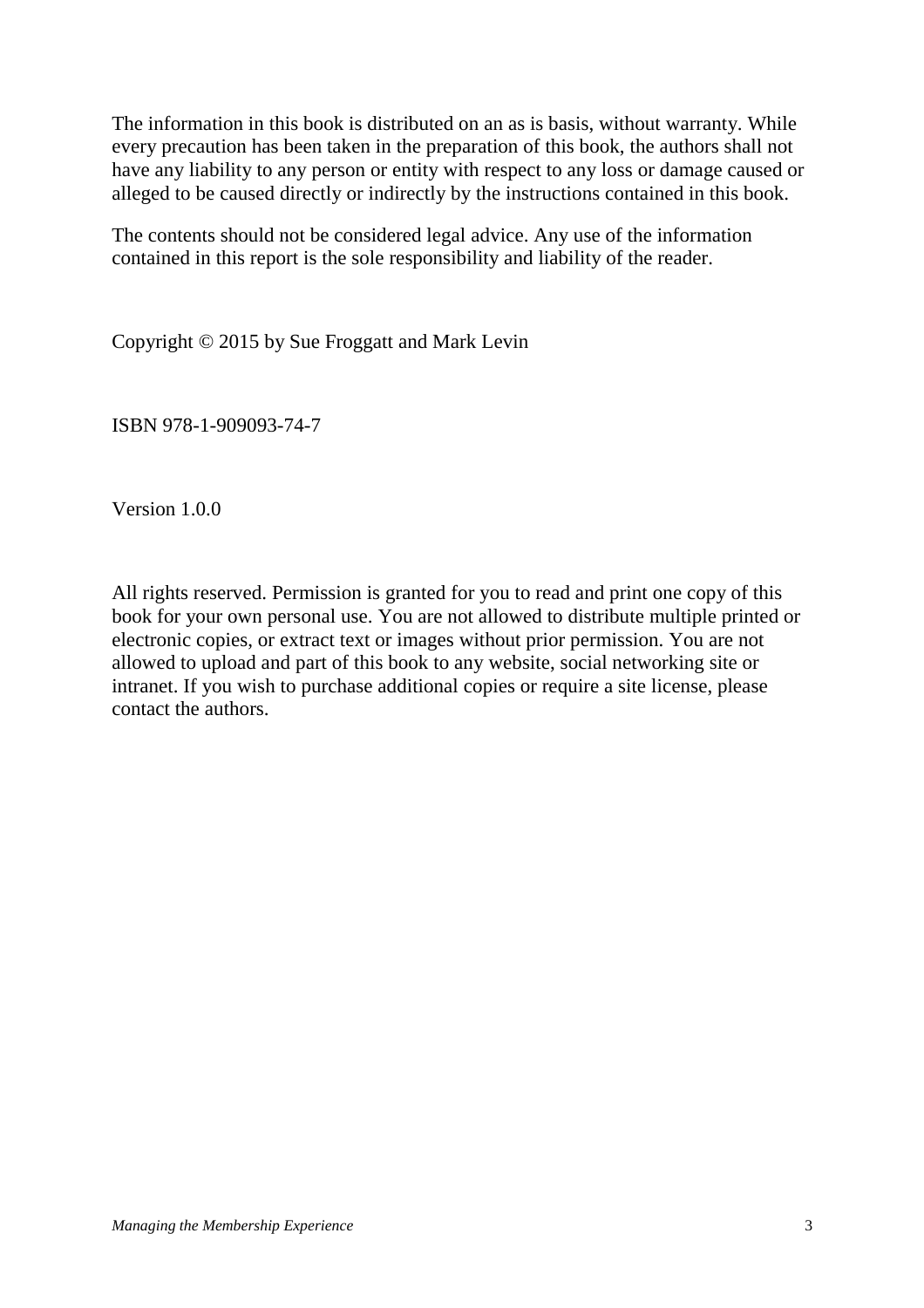**If you read this book carefully and actively you will never approach membership in the same way again**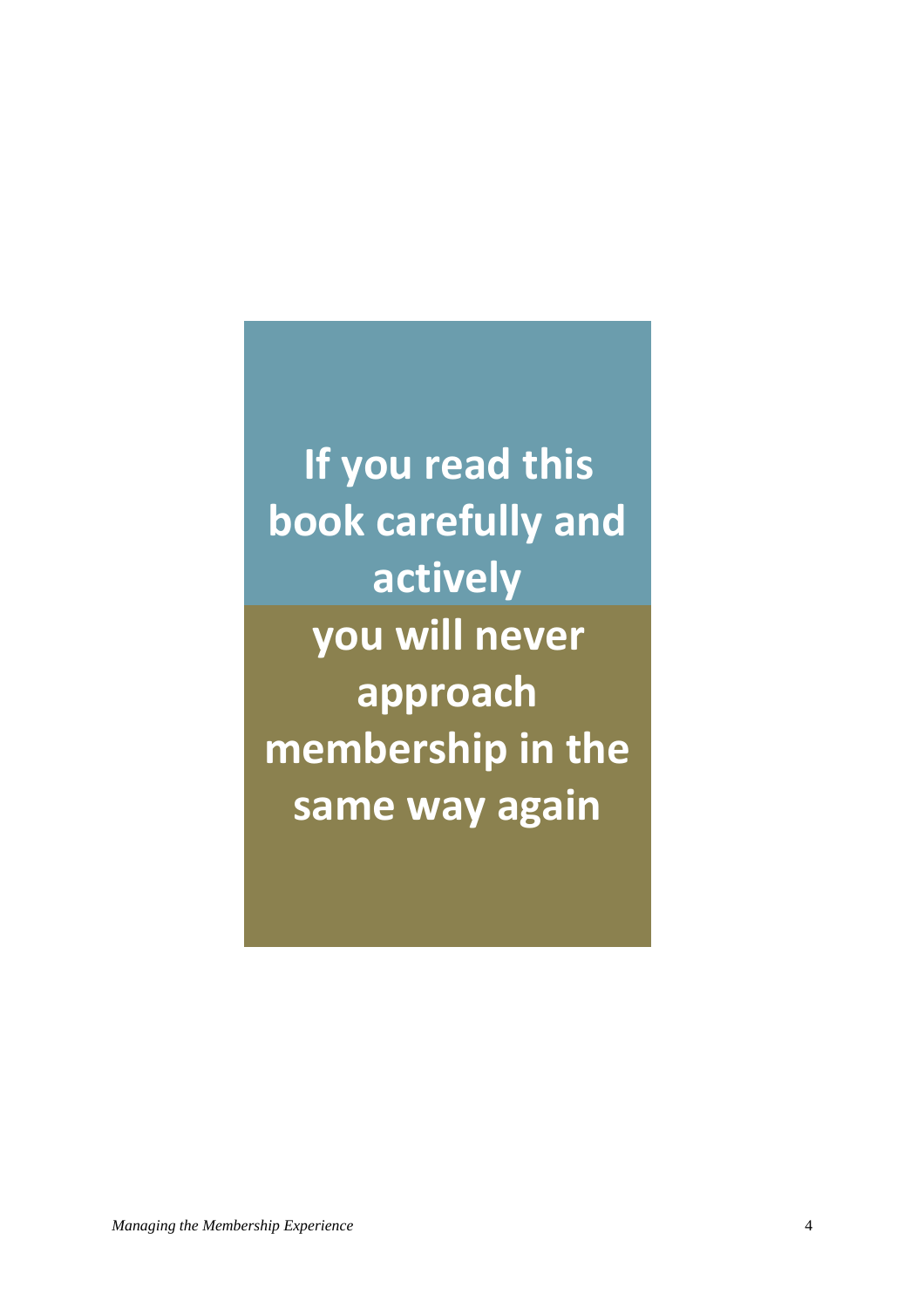# **Table of Contents**

## **Executive Summary**

# **Your Journey Through This Book**

# **Part 1: Preparation**

Chapter 1 - Making the Move to Experience Management 13

Chapter 2 - Committing to Consistency 19

Chapter 3 - Lowering Member Effort 27

# **Part 2: Journey Mapping**

Chapter 4 - Membership Mapping: What It's All About and How to Use It 35

Chapter 5 - Mapping the Journey into Membership 41

Chapter 6 - Mapping the First Year of Membership 51

Chapter 7 - Mapping the Journey into Leadership 61

Chapter 8 - Other Journeys You Can Map 70

## **Part 3: What's Next?**

Chapter 9 - Measuring the Experience 79

Chapter 10 - Using Value Groups to Customise the Member Experience 87

Chapter 11 - You Have Reached Your Destination 95

# **Appendices**

A - Member Experience Statement Templates 100

- B MembershipMapping Templates 101
- C Member Profile Template 103
- D Measurement Terminology 109
- E About the Authors 110

# **Index**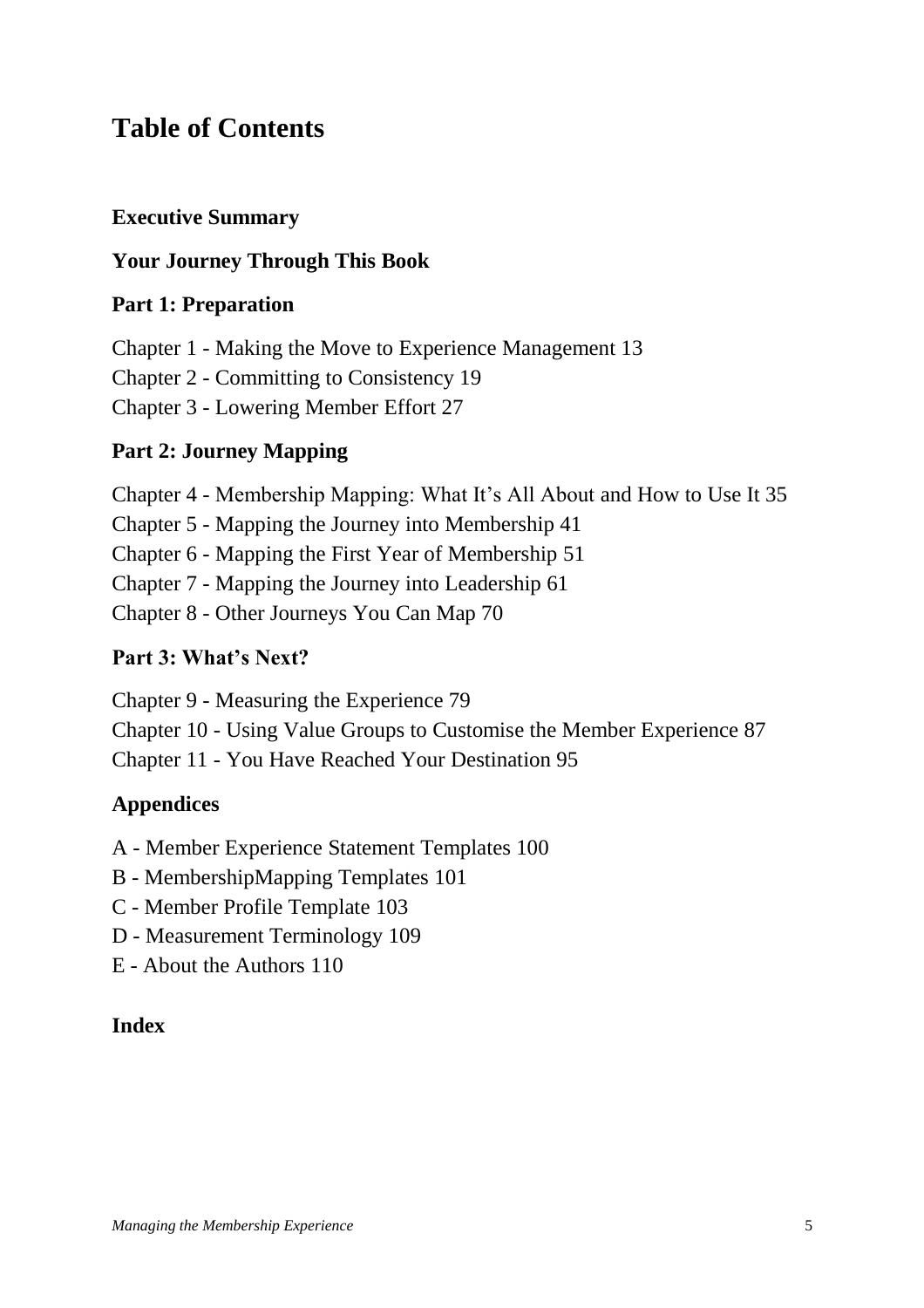# **Chapter 1 – Making the Move to Experience Management**

# **What you'll take away from this chapter**

- A clear understanding of what managing the membership experience is all about
- An awareness of how things have changed for membership organisations and what that means to yours
- What you need to do to meet the changing needs of members

#### **What has changed**

Technology has put more information in the hands of consumers than ever before. We have entered an era where the power is with the customer.

The most successful organisations have noticed this and have been altering what they do to focus on what customers want. These companies have discovered that there is value and profit in creating (managing) experiences that *make people feel good about themselves*.

Perhaps this is not surprising, as we also live in an era where people are constantly bombarded and interrupted with messages, and overwhelmed with too much "stuff."

So who is leading the way and what are they doing? Take a look at Apple, Starbucks and Amazon.

Apple doesn't sell hardware. It invites customers to have fun and play with their devices and see their beauty.

Starbucks doesn't sell coffee. It invites customers to feel like they are home and smell the aroma. They are staging an *orchestrated* feast of sensations for the senses.

Amazon use insights from their data to give customers a personalised and effortless one-click online shopping experience.

This new focus on the customer has been good for business. Their customers recommend them to friends, spend more, and are less likely to switch to a competitor.<sup>2</sup>

 $\overline{a}$ 

<sup>2</sup> Forrester, *The Business Impact of the Customer Experience 2014, 2*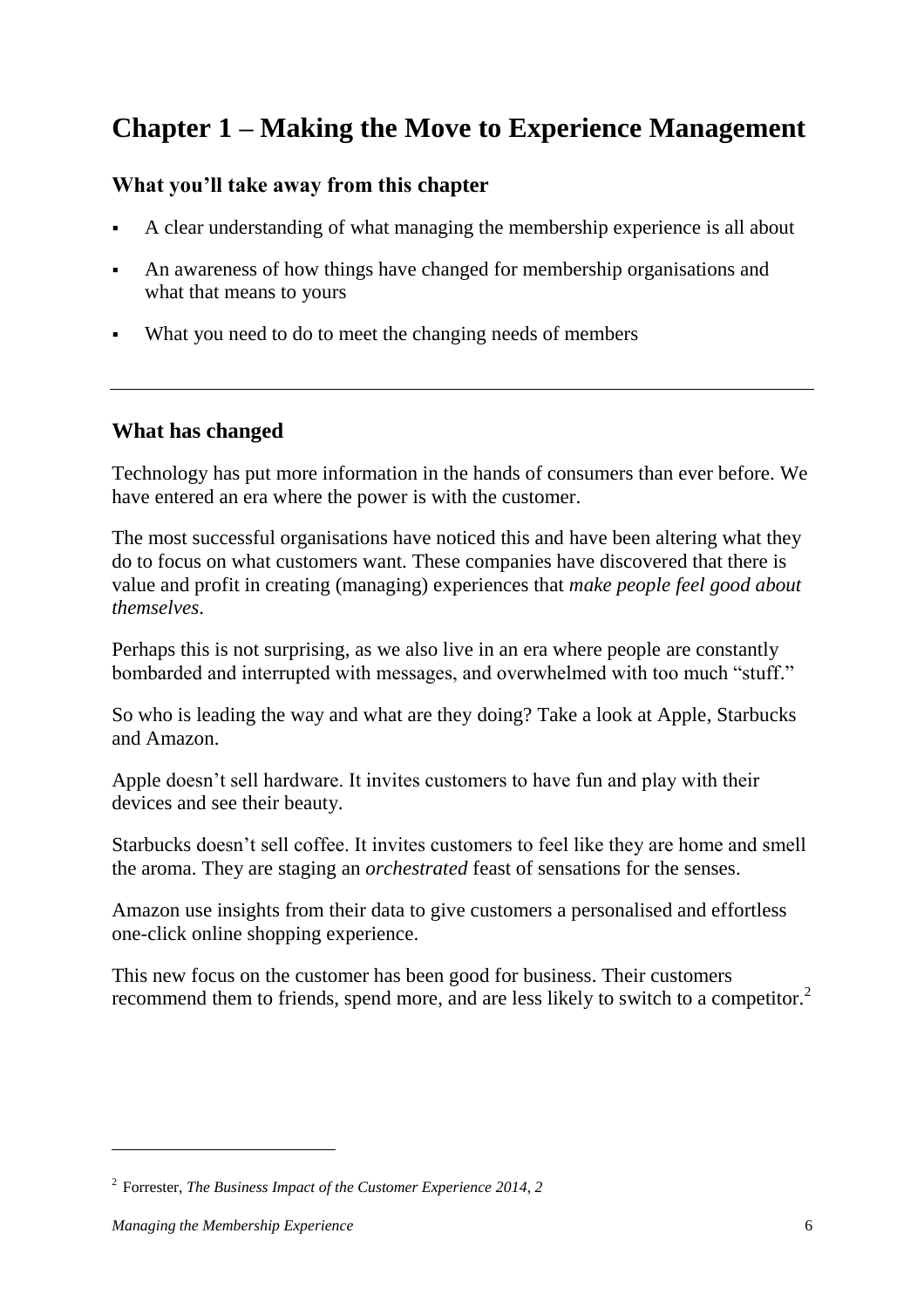

*The benefits of investing in the customer experience* <sup>3</sup>

We now find ourselves in the era of managing and staging experiences that are effortless, enjoyable and valuable.

When members interact with you, they reflect on what they experience with other organisations.

That is what this book is all about helping you achieve.

# **What Managing the Membership Experience Is All About**

Let's begin with a few definitions.

When we refer to the **membership experience,** we are talking about how interactions with your organisation makes them *feel* about themselves.

We define **managing the membership experience** as "the *purposeful design* of these interactions to meet the expectations of the member." This means we provide careful

<sup>3</sup> *Customer Experience Impact (CEI) Report, 2011* and Fleming, Coffman, and Harter, *Manage Your Human Sigma, Harvard Business Review, July 2005*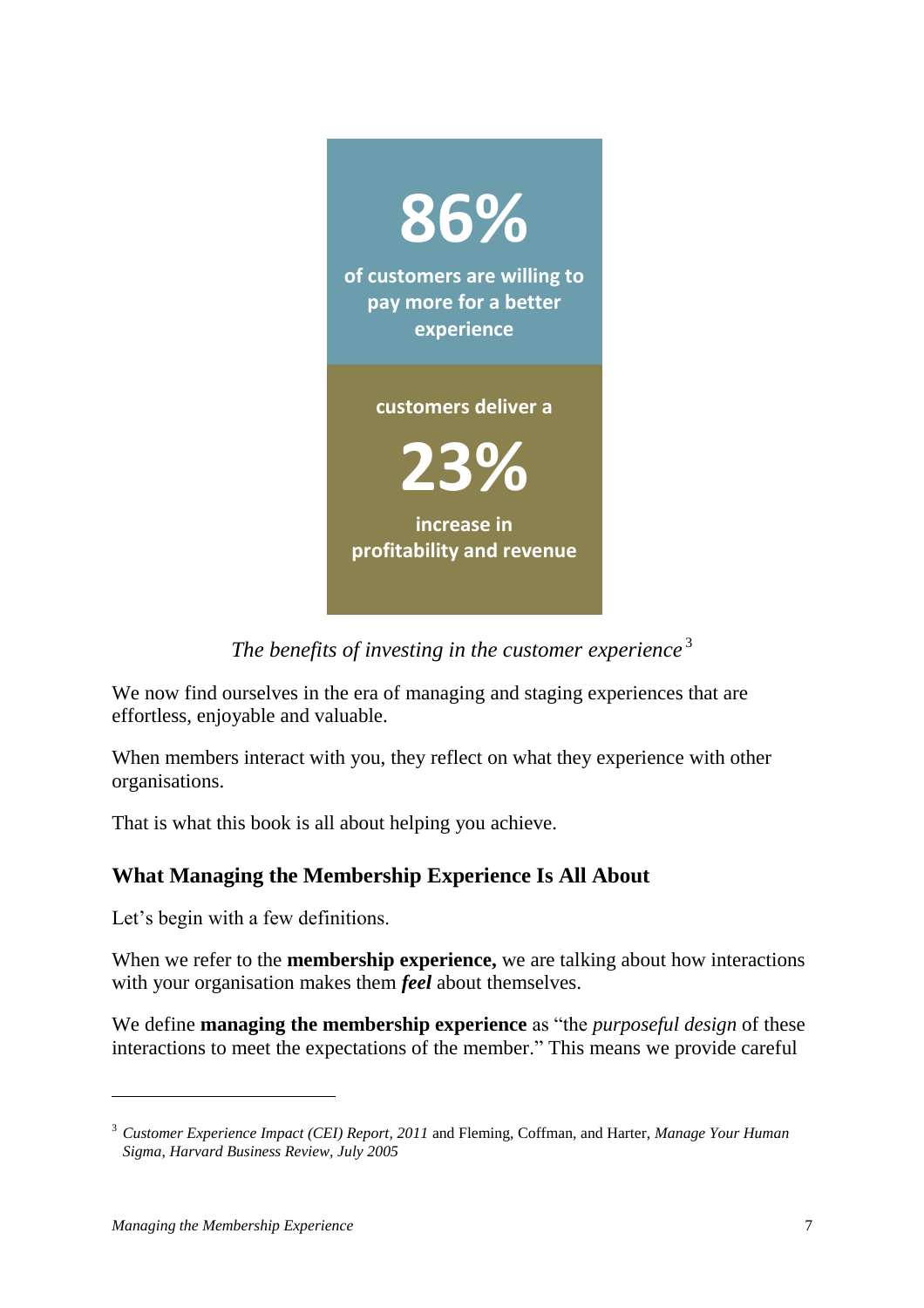orchestration of the clues and cues which reduce effort and raise the member's conscious perception of the value being provided.

Managing the experience requires making a commitment to a *system* of working with both strategic urgency and increased creativity. Yes, we need to think differently, but we also need to be strategic in our actions.

# *"We've entered the age of the customer*—*an era when focusing on customers is more important than any other strategic imperative." <sup>4</sup>*

By being strategic, we can create a powerful culture that puts the member at the heart of the organisation (**becoming member-centric**).

Proof of the importance of focusing on members was confirmed in a key membership sector research study.<sup>5</sup> Being focused on the member was found to be a key attribute of remarkable membership associations.

The key to being successful with member experience management is to realise that the focus has to be on the qualitative (how do members **feel** about their interactions) rather than quantitative (how often do they interact). If each interaction becomes a positive experience, then the member will come back.

This focus will be a major shift from the current philosophy of most membership organisations, where there has always been considerable emphasis on getting more members to participate more frequently. However, it should be noted that the companies that have embraced this thinking have moved into the lead in this new era of successful customer relations—and membership organisations need to follow.

Member experience management is more than customer service. It is larger in its scope, and more holistic. It encompasses member service and sales, marketing, branding, user experience design, product design, service design, operations, finance and strategy.

# *"In the future, experience management will be a prerequisite to compete effectively" 6*

# **What you need to do to meet the changing needs of members:**

#### **Create a new culture**

 $\overline{a}$ 

Becoming a member-centric organisation means creating a new culture that permeates everything the organisation does. This will need to come from the top. It requires

<sup>4</sup> Forrester, Cooperstein, *Competitive Strategy In The Age Of The Customer, 3*

<sup>5</sup> ASAE, *Seven Measures of Success: What Remarkable Associations Do That Others Don't,* 24

<sup>6</sup> Carbone, *Clued In: How to keep customers coming back again and again,* 113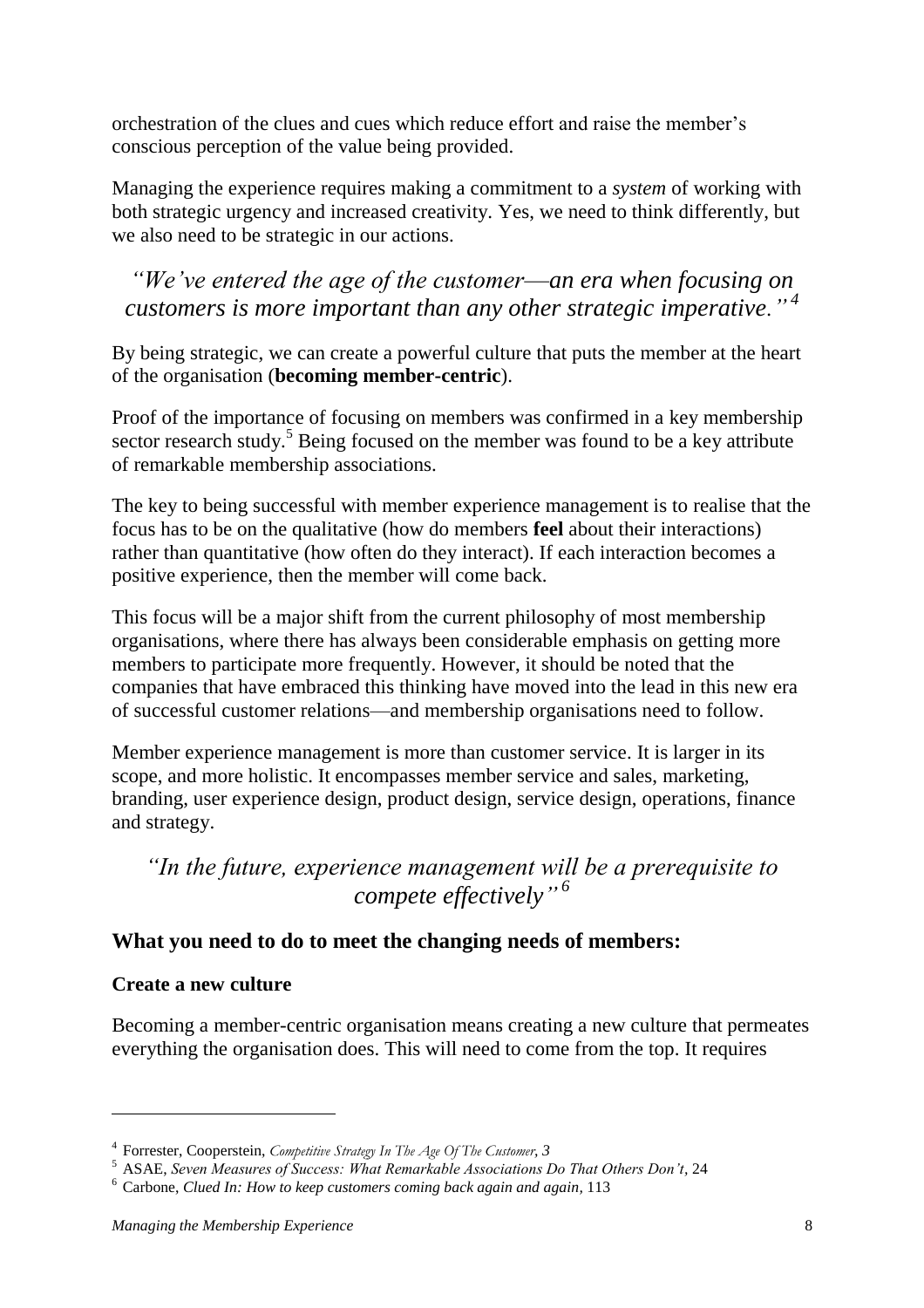determining member priorities and doing things in ways that are most convenient for, and easily understood by, members and prospective members.

The organisation will need the *full* commitment of the staff and the volunteer leadership to make this move. It's often difficult to change an organisation's culture, and it's up to the organisation's leaders to work in concert to make it happen.

#### **Get members involved in helping make the changes**

Becoming a member-centric organisation requires a higher level of understanding of your members. To achieve that, you have to invite members into the process. This member involvement is one of the building blocks needed to effectively use the MembershipMapping tool and other systems that we provide for you in Part 2 of this book.

By involving members in the process, you gain new levels of familiarity with their needs. The only people who can truly define what's important are the members themselves. Without this insight, you may inadvertently overlook opportunities that would help you improve and engineer (manage) the membership experience.

It will be very tempting—and natural—to start by looking at MembershipMapping and other techniques from the organisation's perspective. But this would be a continuation of association-centric (inside-out) thinking. The focus needs to switch to member-centric (outside-in) thinking, so everything can be developed in a manner that reflects the member's perspective.

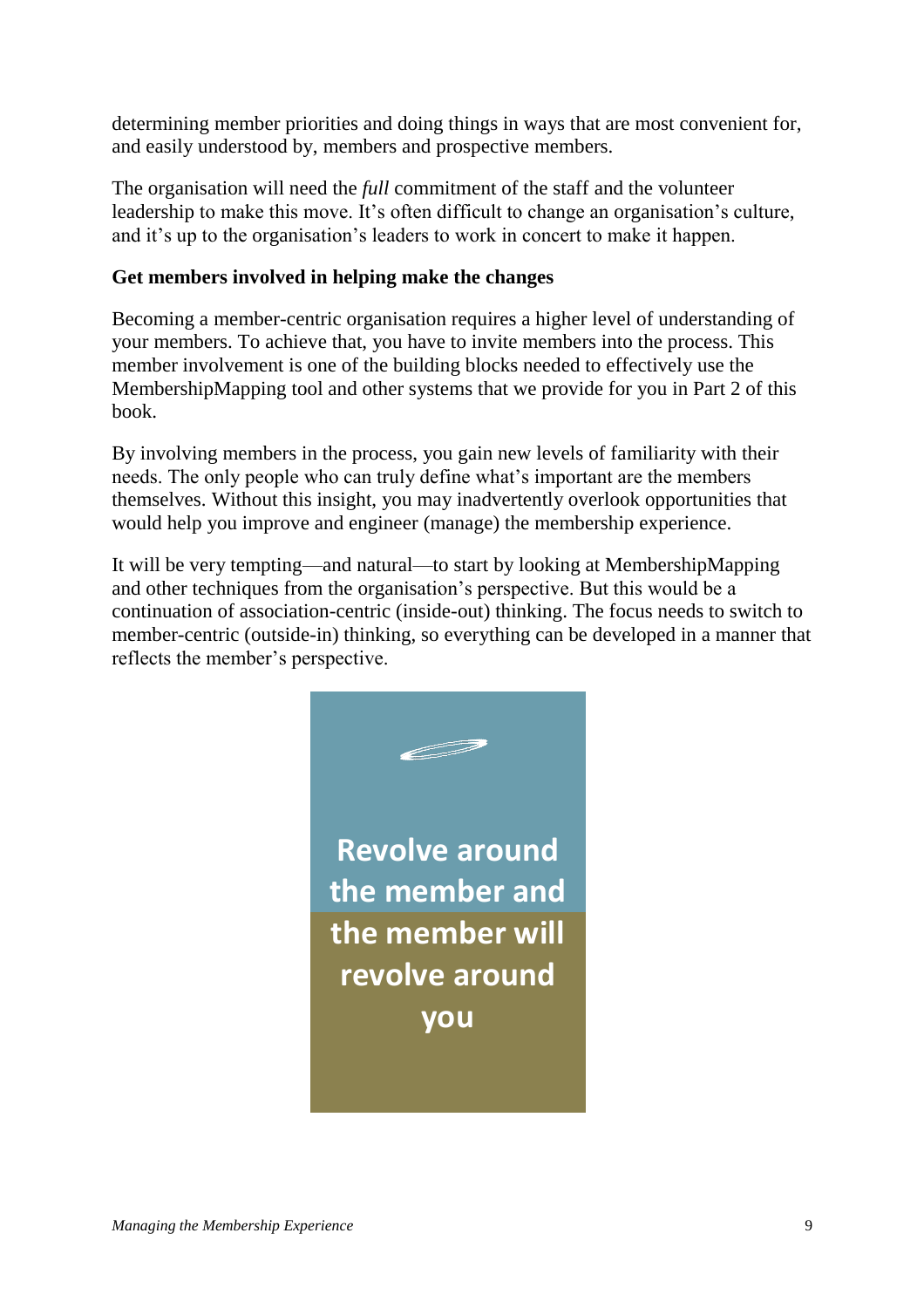#### **Embrace the need to understand feelings and emotions**

Becoming a member-centric organisation will require a deeper understanding of members' feelings and emotions. It requires us to dig deeper below the surface to really find out the motivators of member behaviour.

While it might be tempting to evaluate matters from a rational and logical perspective, the truth is that many decisions and judgements *are* based on emotion, and later justified with logic. This is especially true when considering the impact that **effort** has on the membership experience. An interaction that requires minimal effort, to get the information or service desired, leaves the member feeling better about the experience. The greater the effort required, the more negative the member feels about the entire experience.

Membership still is, and always will be, about dealing with people, so emotions and relationships will come into play. For the member, it is the *cumulative experience* delivered at all the touch points that contributes to the overall feeling that membership is a good investment. Any touch points where emotions are involved will take centre stage in that evaluation.

*"The tangible attributes of a product or service have far less influence on customer preference than the subconscious sensory and emotional elements derived from the total experience."<sup>7</sup>*

 $\overline{a}$ 

<sup>7</sup> Carbone, *Clued In*: *How to keep customers coming back again and again*, 31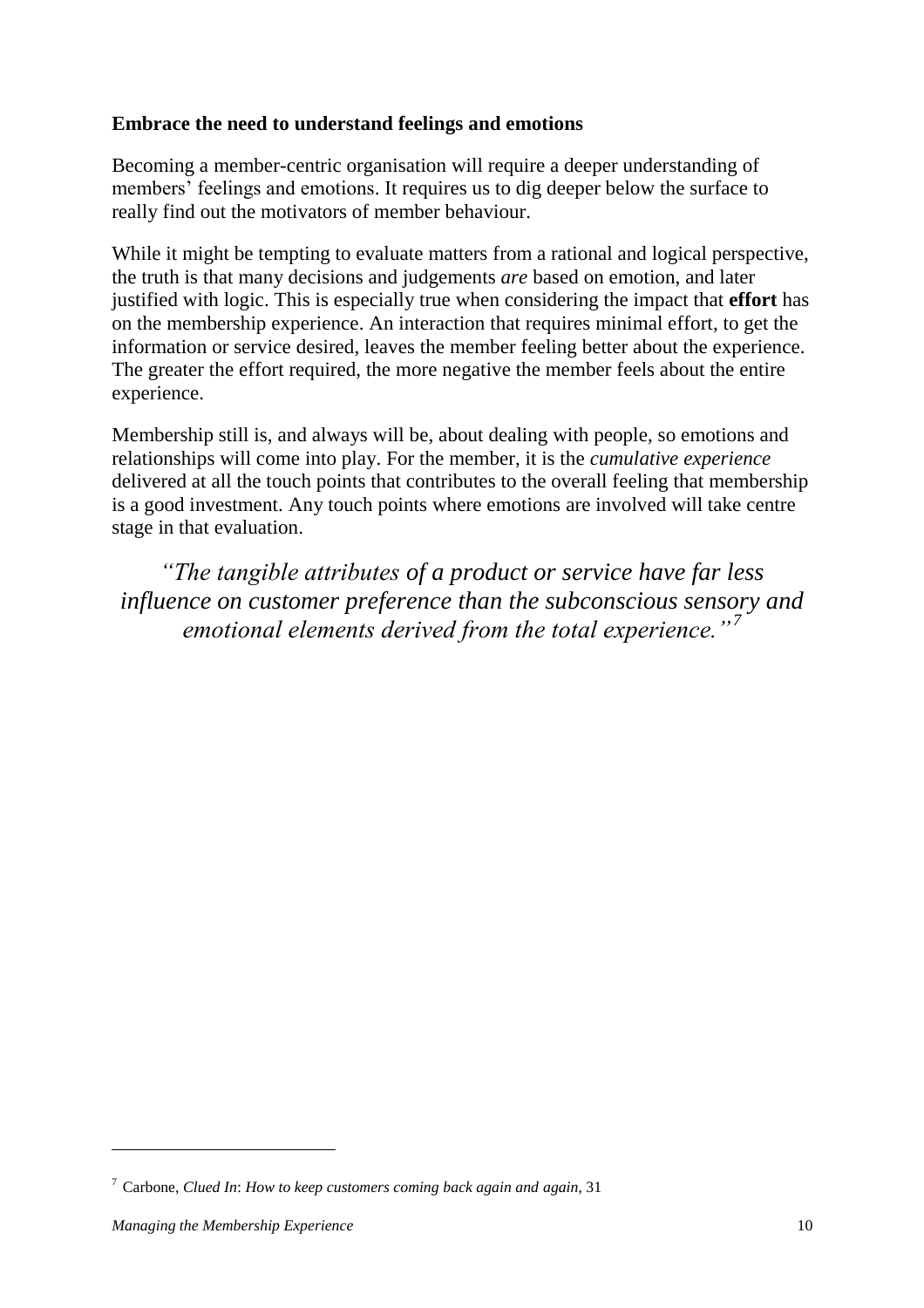# *Chapter 1 Summary*

**Change is needed to thrive and survive**

- Focusing on the experience increases value for the member. It is time to embrace new concepts, tools, and insights in order to reach a higher level of member-centric performance.
- Commitment to managing the customer experience is what the winners are doing in the commercial sector. Taking this same step will help member organisations better understand and better serve their members.
- Emotions play a large role in shaping member experiences. The new areas to focus on are the impact of effort and emotions on the membership experience.
- Organisations need to involve members in this process of helping the organisation better understand what types of experiences give members the most value. This member input will be a vital part of the data used to make decisions and evaluate performance.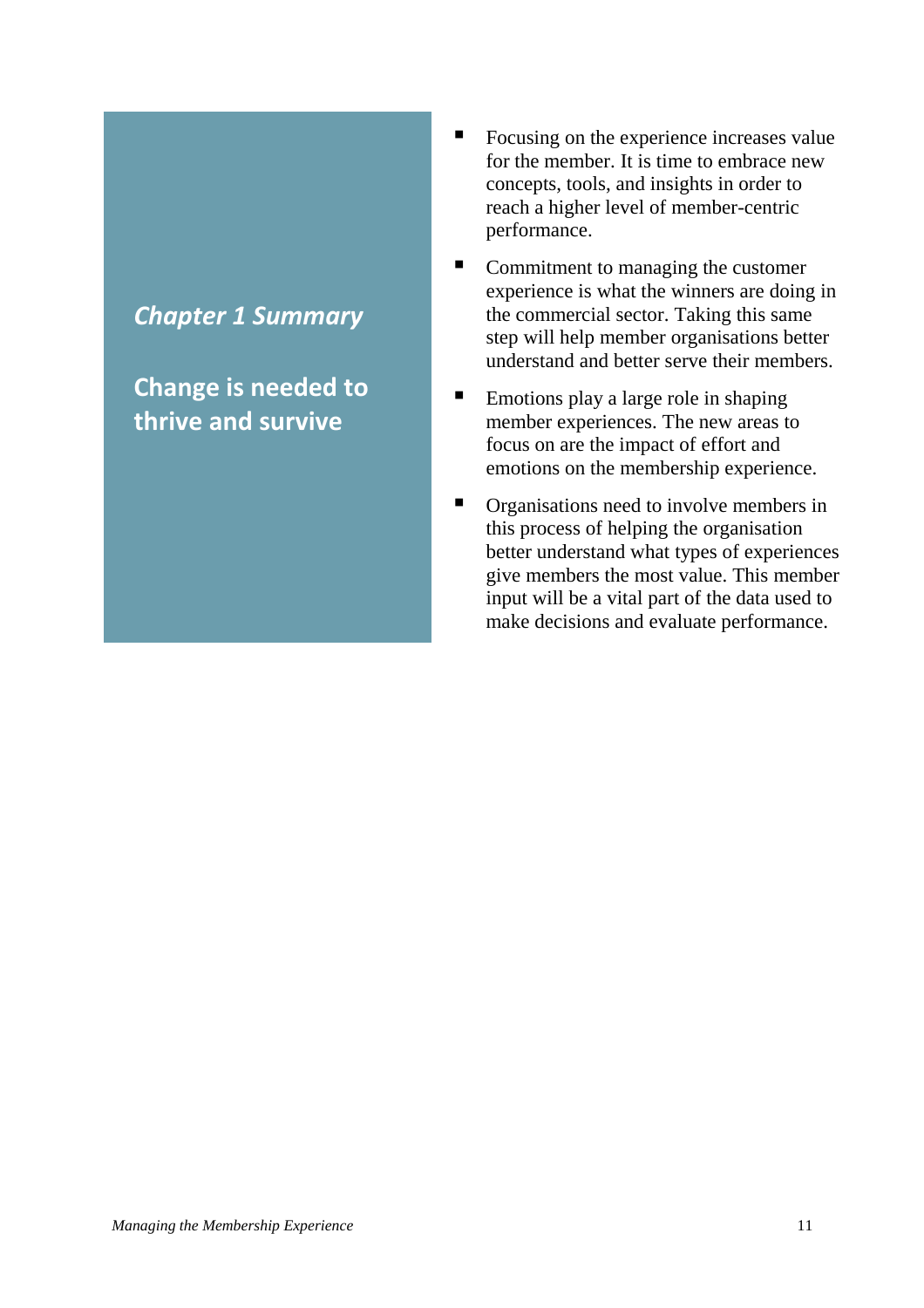About the Authors

#### **Sue Froggatt**



Sue is the founder of Sue Froggatt Training and Consulting, an independent company focused on providing seminars, consultancy and research for membership organisations. Several thousand people have attended her events in the UK.

Sue specialises in member recruitment, member retention, member research and communicating the value of membership.

She has conducted a range of different research projects for associations in the UK and USA, undertakes a bi-annual membership industry benchmarking study and has developed the CleaView Membership Planning tool to help associations plan with confidence.

Sue is also a regular speaker at membership conferences around the world and a founding member of the UK Professional Speakers Association.

In her earlier career, Sue worked in market research and marketing for a range of organisations in the UK and Australia.

**For more information about Sue visit:** [http://www.suefroggatt.com](http://www.suefroggatt.com/)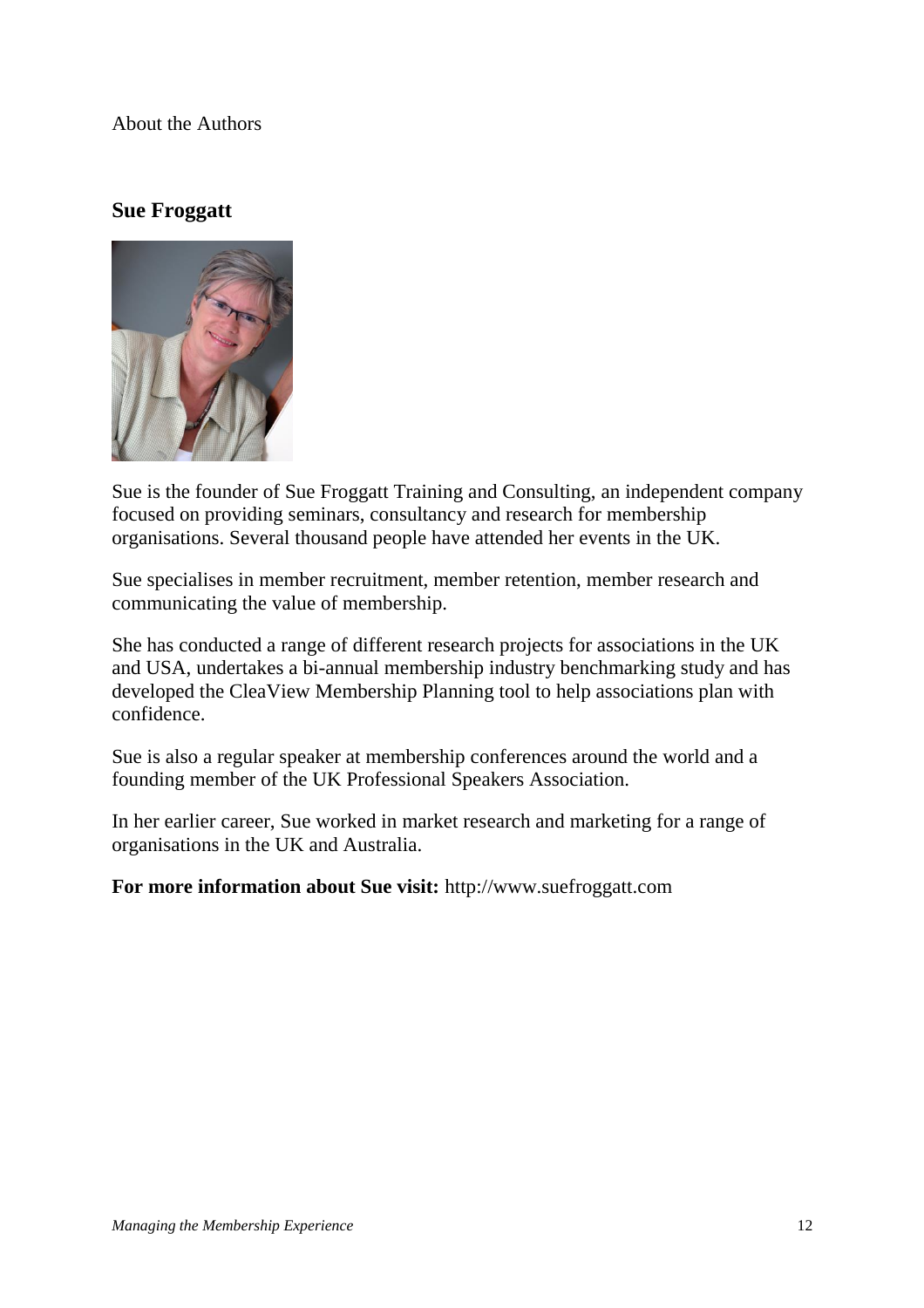#### **Mark Levin,** CAE, CSP



[Mark](http://www.associationsites.com/main-pub.cfm?usr=bai) is a leading expert in membership development and volunteer leadership training.

He has written several books, is a regular international conference speaker and has an impressive list of association clients, including: The American Medical Association, the National Education Association, the US Chamber of Commerce, the American Medical Association, the Australian Society of Association Executives, the Latin American Chamber Executives and the Canadian Police Association.

Mark is not only a globally respected speaker and author; he is also a respected Association Executive who is completing his 30th year as the Executive Vice President of the Chain Link Fence Manufacturers Institute, an international trade organisation.

Mark's other books include: *Retention Wars: The New Rules of Engagement*; *Millennium Membership: How To Attract & Keep Members in the New Marketplace*; *Membership Development: 101 Ways to Get & Keep Your Members*; *The Gift of Leadership: How to Rekindle the Volunteer Spirit in the 21st Century*.

**For more information about Mark visit:** [http://www.baileadership.com](http://www.baileadership.com/)